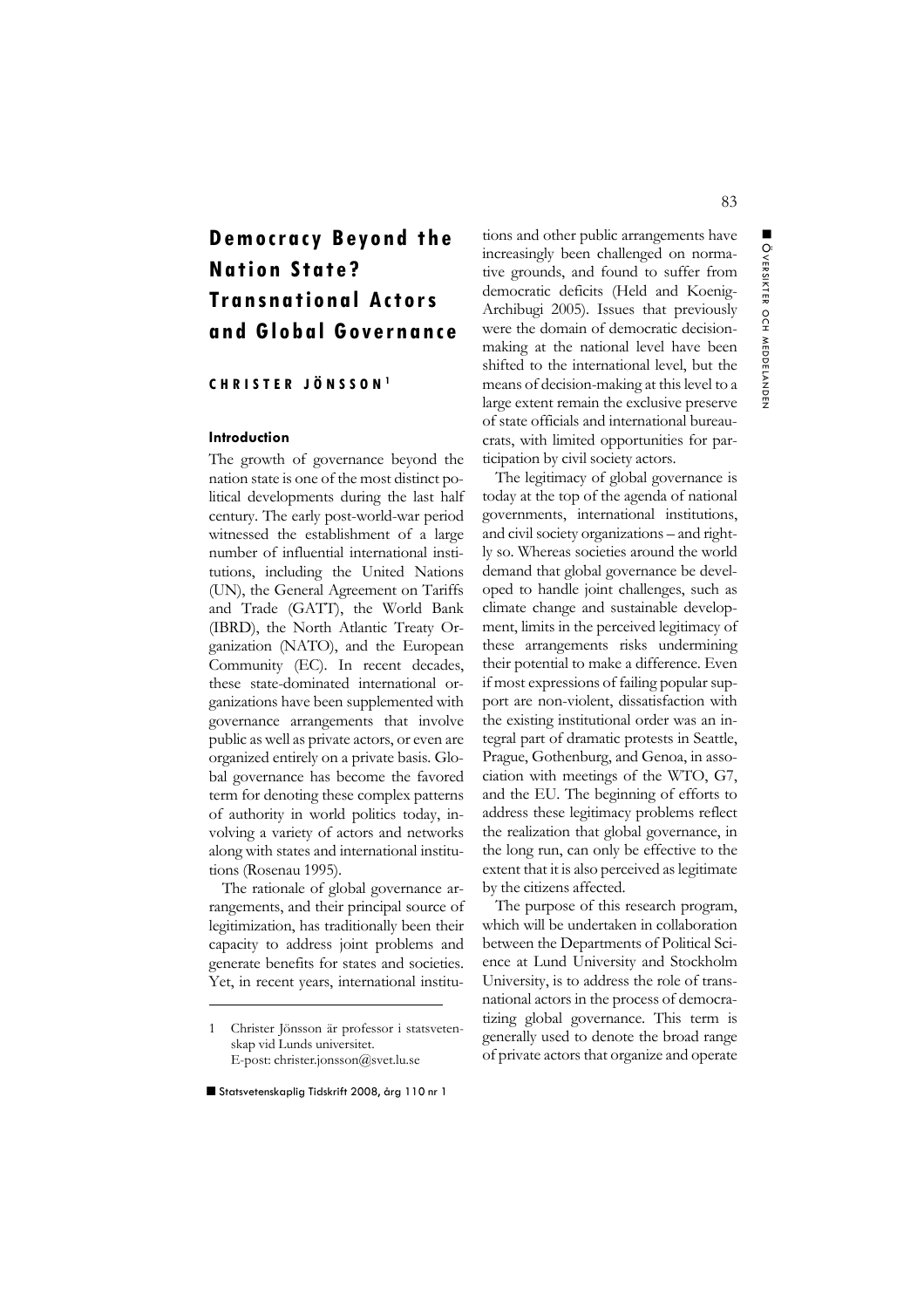across state borders, including multinational corporations, party associations, nongovernmental organizations (NGOs), advocacy networks, and social movements (Risse 2002). Increasingly, the latter types of transnational actors are conceptualized as an emerging global civil society, whose participation in international policy-making holds the promise of a democratization of global governance (Scholte 1999; 2007). Transferring models of democracy originally developed for the national context, and developing new models of democracy tailored for the international level, normative democracy theorists have advanced blueprints for how global governance arrangements may be reformed to integrate civil society actors and thus meet the standards of democratic decision-making. Meanwhile, international institutions are responding to the critique by gradually and unevenly opening up means of participation for transnational actors, whereas NGOs, advocacy networks, and social movements, for their part, emphasize the democratic merits of enhancing their involvement in global policy-making.

This research program is guided by the overarching question of whether and how transnational actors contribute to a democratization of global governance. We address this question by exploring three scholarly themes: (1) transnational actors and the democratization of international institutions, (2) democracy and public-private partnerships in global governance, and (3) the democratic credentials of transnational actors. Within each of these themes, we identify sub-questions and relate the contribution of the program to specific and ongoing scholarly debates.

The program moves beyond existing research in three prominent respects. First, we combine normative political theory and thorough empirical research. Whereas existing research on global democracy has had a strong emphasis on normative democratic theory, empirical process-oriented studies are still lacking. We have ambitions in both fields. We contribute to the development of normative democratic theory by assessing the extent to which national democratic models are transferable to the international domain, or whether new models of democracy must be developed to fit the conditions of global policy-making. Moreover, we trace the implications of alternative models of democracy for the prospects of democratization through transnational actors. In this context, we also address the broader question of whether democracy is an appropriate ambition and source of legitimization in global governance. Yet most original is the bold empirical agenda of the program, which explores the origins and effects of actual attempts to democratize international institutions, and assesses the democratic credentials of public-private partnerships and transnational actors themselves.

Second, we adopt an ambitious comparative research design. Comparative studies are frequently called for, but less frequently conducted, in the social sciences. The reason is the considerable investment in time and money required for large-scale comparisons. A long-term program of this kind allows for a genuinely comparative approach. As opposed to the limited empirical research on democracy in global governance, which is heavily dominated by single-case studies, we operate with a broad comparison across issue-areas. We include cases from issue-areas where transnational activity is particularly prominent, such as trade, development, and the environment, but also from issue-areas where state interests circum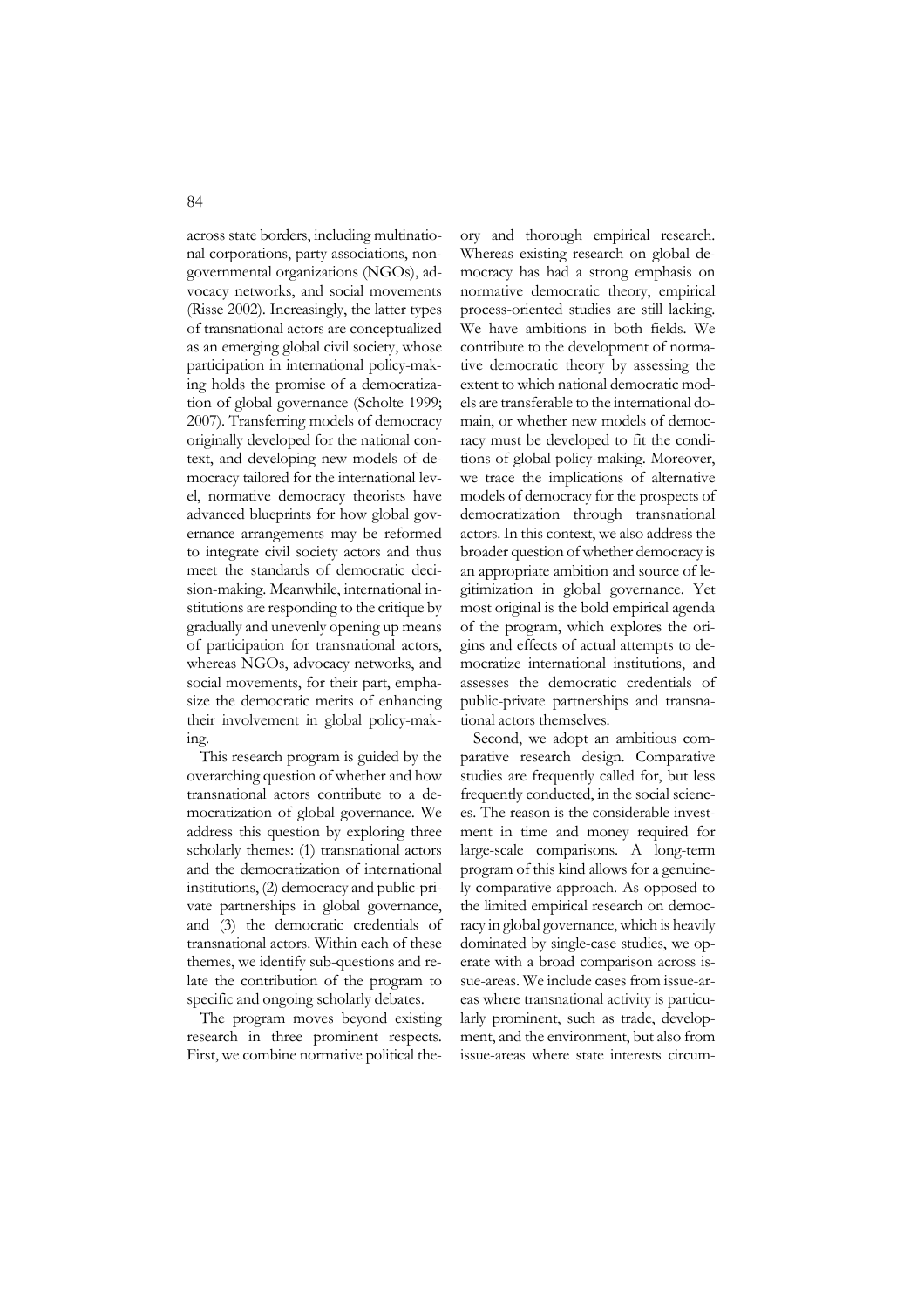scribe the room for transnational organization, such as health, security, and migration. Our ambitious comparative design also allows for the inclusion of cases from different parts of the world, hence avoiding the Northern or Western bias that characterizes much previous research on transnational organization.

Third, we include and assess the full spectrum of transnational actors. Whereas existing studies of transnational organization in global governance tend to focus either on non-profit actors (NGOs, movements and networks) or profit actors (multinational corporations), we study processes that involve both categories, and assess the democratic credentials of both categories. It is often assumed that non-profit actors are more conducive to democracy than profit actors. Yet NGOs and social movements confront issues of internal democracy and representativeness as well, and multinational corporations have in recent years adopted codes of conduct and entered into partnerships that demand greater social responsibility.

#### **Identifying the Research Frontier: Three Themes**

The frequently used expression global governance is far from uncontroversial. First, is there such a thing as a global realm? Can we posit "the global" as a *sui generis* level of analysis? Most current analyses of global governance view "the global" as the sum total of all levels, from the local to the supranational (for a discussion of this problematic, see Bartelson 2006). In general, the term "governance" implies the formulation, implementation, monitoring, enforcement and review of rules and regulatory institutions. Global governance, in particular, is about coordinat-

ing multiple, interdependent actors and refers to the patterns that emerge from regulatory efforts by these actors in the absence of a central authority. It has emerged as a key concept in the vocabulary of international relations, not least in UN circles. Politically, the global governance concept has served as a useful emblem for the program of reforming the UN and other international organizations. In this vein, the Commission on Global Governance understood the concept as "a broad, dynamic, complex process of interactive decision-making" (*Our Global Neighbourhood* 1995: 4). This touches on our first scholarly theme, the democratization of international institutions.

Global governance also implies that states are no longer – if they ever were – able to monopolize interactions of political significance across national borders. To be sure, state governments are central nodes in global governance systems, as are intergovernmental organizations (IGOs). To that extent, global governance implies a strong element of "governance with governments" (Zürn 2000: 5-6). But it also involves an expanding and variegated community of transnational actors and movements, "activists beyond borders" (Keck and Sikkink 1998), which are often lumped together under the label of nongovernmental organizations (NGOs), as well as powerful economic actors transcending national borders. "Epistemic authority," that is, deference associated with specialized knowledge, along with "marketized institutions," that is, a tendency to adopt market principles of organization and social intervention, are associated with global governance (Hewson and Sinclair 1999: 17-18). Hence, public-private partnerships represent our second theme.

Democratic values may apply not only to existing international institutions or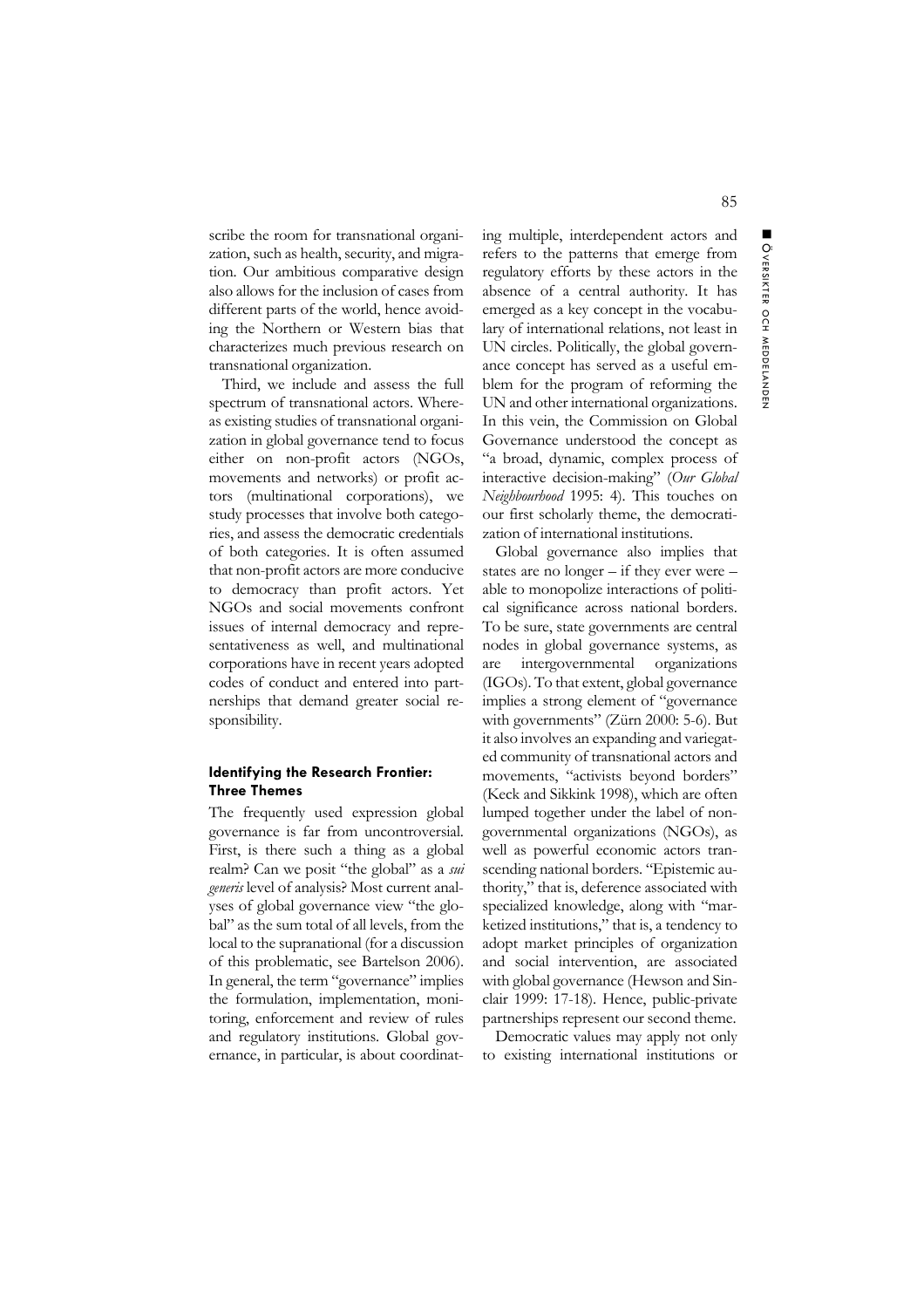emerging public-private partnerships, but also to the plethora of transnational actors that form the nodes in networks of global governance. There has been a tendency to idealize "civil society" actors as democratic forces. Yet, as Jan Aart Scholte (2002: 299) has pointed out, "we do well to balance enthusiasm for civil society engagement of global governance with due caution" and "demand of civic associations that they not merely assert – but also demonstrate – their democratic credentials." An inquiry into the democratic credentials of transnational actors therefore constitutes our third theme.

## **Transnational Actors and the Democratization of International Institutions**

In the complex patterns of actors and networks involved in global governance, international institutions, multilateral conferences and other public governance arrangements are important components, through which states seek to regulate activities in fields such as trade, finance, environment, security, social affairs, and human rights. One of the most profound trends in global governance over the last decade is the growing extent to which international institutions are challenged on normative grounds by both scholars and activists. Critics portray international institutions as suffering from "democratic deficits," when measured against traditional standards of democracy, such as participation, accountability, and transparency. This debate first arose in relation to the European Union in the early 1990s, but has since spread to other international institutions, notably the World Trade Organization, the International Monetary Fund, the World Bank, and central UN bodies. According to the critics, effectiveness and problem-solving capacity are no longer a sufficient source of legitimacy for international institutions, but must be supplemented with more democratic procedures of decision-making. Formulated in the frequently used terms of Fritz Scharpf (1999), global governance must rest on input legitimacy as well as output legitimacy.

*The Debate.* Existing literature on the democratic credentials of international institutions and governance arrangements features a scholarly debate with three main positions. According to the first position, democracy beyond the nation-state will be impossible to achieve, because of the absence of a transnational demos and a coherent electorate (Dahl 1999; Scharpf 1999). Proponents of this pessimistic position urge caution in conferring authority to international institutions, since such delegation is always likely to involve costs to democracy. Advocates of the second position in the debate question the diagnosis of a democratic deficit in global governance, and thus claim that there are few reasons to engage in democratizing reforms of international institutions (Majone 1998, 1999; Keohane and Nye 2001; Moravcsik 2002, 2005; Kahler 2005). These should be compared, not to ideal models of democracy, but to the general practice of today's advanced industrialized democracies, which falls short of these ideal models. Moreover, international institutions already involve forms of democratic control, notably through national governments. By contrast, advocates of the third position recognize the presence of a democratic deficit, and consider it both desirable and possible to democratize international institutions and governance arrangements (e.g. Held 1995, 2005; Zürn 2000, 2005; Scholte 2002, 2005; Lord 2004; Patomäki & Teivainen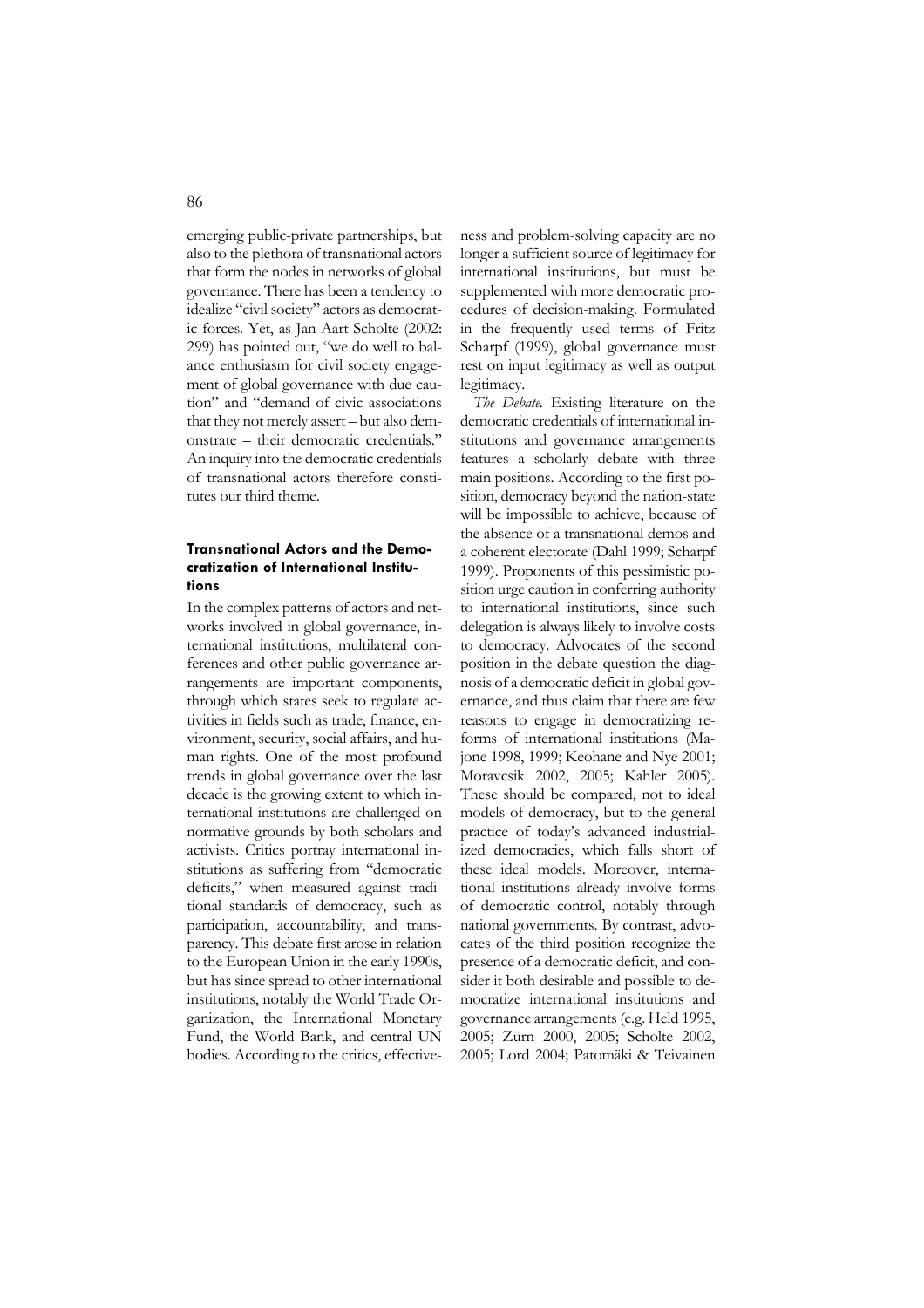2004; Sjövik 2004). This perspective, which is sometimes referred to as cosmopolitan democratic theory, spans a rich variety of views and standpoints concerning the specific mechanisms through which international institutions can become more democratic.

*Our Contribution.* This research program departs from the third position in this scholarly debate about the democratic credentials of international institutions. Acknowledging the presence of legitimacy problems in global governance today, this program explores the extent to which transnational actors can contribute to a democratization of international institutions and governance arrangements. In this process, we aim to move beyond conventional notions of democracy based on the domestic polity, and endeavor to rethink how democratic values of accountability, representation, and transparency may work in the global arena. More specifically, this program addresses three broad research questions.

The first question is normative in nature and pertains to alternative proposals for ways of democratizing international institutions and governance arrangements. How could the involvement of transnational actors help overcome the democratic deficits of international institutions? This question has generated increasing scholarly interest in recent years, and has produced a range of proposals, as noted above. We will depart from the threefold distinction between competitive democracy, participatory democracy, and deliberative democracy, and map how various proposals for the democratization of international institutions relate to these models (Elster 1986; Karlsson 2001). Are democratic models developed for the domestic context applicable and realizable in the international realm, or do we need to

conceive of democracy in novel terms, as suggested by proponents of cosmopolitan democracy? How can we conceive of "the people" in global governance (Näsström 2003; Doucet 2005)?

The second research question is positive rather than normative, and addresses actual steps toward the democratization of international institutions, as conceptualized in the different models of global democracy. How can we explain processes of democratization, or their absence, in international institutions? Existing empirical evidence testifies to a general trend toward more transnational participation, but considerable variation across institutions in extent and shape. So far, this question has received limited attention in existing literature (Raustiala 1997; O'Brien et al. 2000; Staisch 2004). Our ambition is to formulate and test a set of alternative explanations, drawing on theories of institutional design in international relations, as well as theories of democratization in comparative politics. Does the increasing involvement of transnational actors in international policy-making reflect a shift in norms about legitimate governance, as constructivists in IR would suggest, or the realization that transnational actors can perform functions that states and international institutions are unable to conduct themselves, as rationalists would propose? To what extent are theories of democratization within states useful in explaining democratizing reforms at the international level?

The third question we address pertains to the consequences of democratizing international institutions and governance arrangements. What are the effects of involving transnational actors in international policy-making for its legitimacy, effectiveness, and distributional implications? So far, this question, too, has been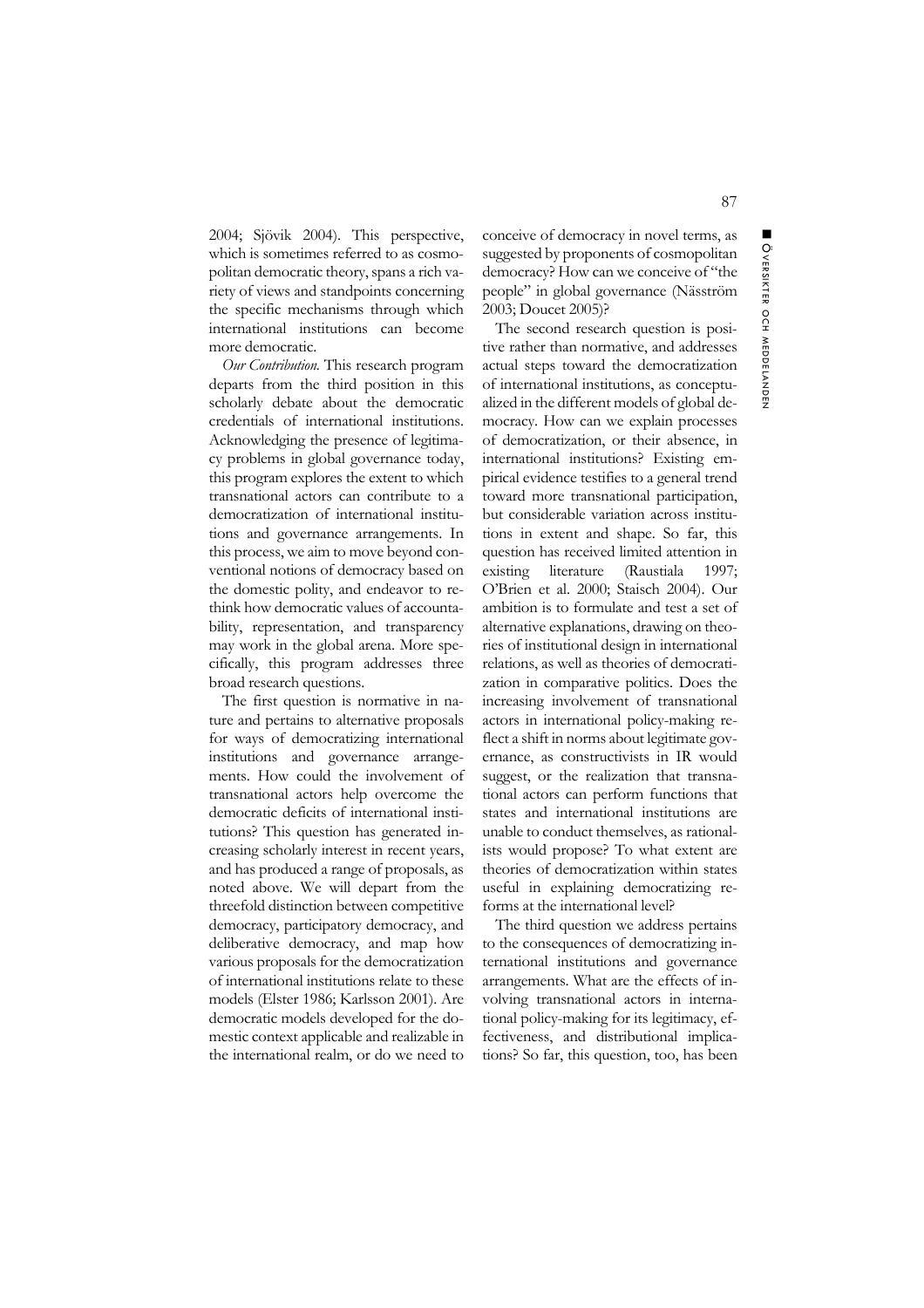the object of limited systematic research (Kahler 2005; Zürn 2005). Still preoccupied with the diagnosis and potential cures of the democratic deficit in global governance, existing scholarship is rich in assumptions and untested hypotheses, but poor in longitudinal studies of the effects of transnational involvement. Our ambition is to generate conditional answers to this open-ended empirical question of consequences. Do democratizing reforms actually enhance the legitimacy of international institutions in domestic societies, or rather give rise to new legitimacy problems, related to the representative qualities of transnational actors? Does the engagement of transnational actors generate more effective policy-making, or make decision-making more cumbersome and less responsive? How does the inclusion of transnational actors affect the distributional implications of international cooperation, for instance, the division of gains between developed and developing countries?

## **Democracy and Public-Private Partnerships in Global Governance**

Global governance consists not only of international institutions but also of private actors of various kinds. The global regulatory activity in recent years by the non-profit actors of transnational civil society as well as the profit-oriented actors of the global market can be described as a regulatory explosion (Djelic and Sahlin-Andersson 2006; Brunsson and Jacobsson 2000). We are indeed witnessing a "golden era of regulation" (Levi-Faur and Jordana 2005). This has given private actors authority in areas that traditionally belonged to the state and the public sector. A recent development pointing in this direction is the proliferation of partnerships between public and private actors in areas such as human rights, environmental protection and development. The Global Compact is a well-known example of this.

*The Debate.* Research on private authority in international affairs raises issues of how to conceptualize the kind of influence exercised by private actors, as indicated through categorizations such as "market authority", "moral authority" and "illicit authority" (Hall and Biersteker 2002). A common point of departure in the literature on private authority in global governance is the notion that authority has to do with legitimized power, which is not monopolized by state actors (Cutler et al. 1999; Hall and Biersteker 2002; Higgott et al. 2000). Regulatory activity may entail re-regulation of certain spheres that have already been regulated within the nation-state and in international law. Other forms of regulatory activity take the form of an expansion into "virgin territories" (Djelic and Sahlin-Andersson 2006: 3). In other areas, processes of privatization and outsourcing have created an important regulatory space for private actors in matters that used to be a prerogative of the public sector (Rhodes 1997; Drache 2001; Rosenau 2002). Regulatory tools outside the state-centric sphere are not primarily legally binding regulations (hard law), but rather variants of soft law, such as standards, ranking and monitoring frames and codes of conduct (Hood et al. 1999; Mörth 2004). One prominent example is the regulation of the corporate social responsibility (CSR) field, which entails plenty of examples of new modes of public-private partnerships (see, e.g., Haufler 2001; Bäckstrand 2006). In broader terms, the scholarly debate concerns boundary drawing between public and private spheres of responsibility. In short, the dis-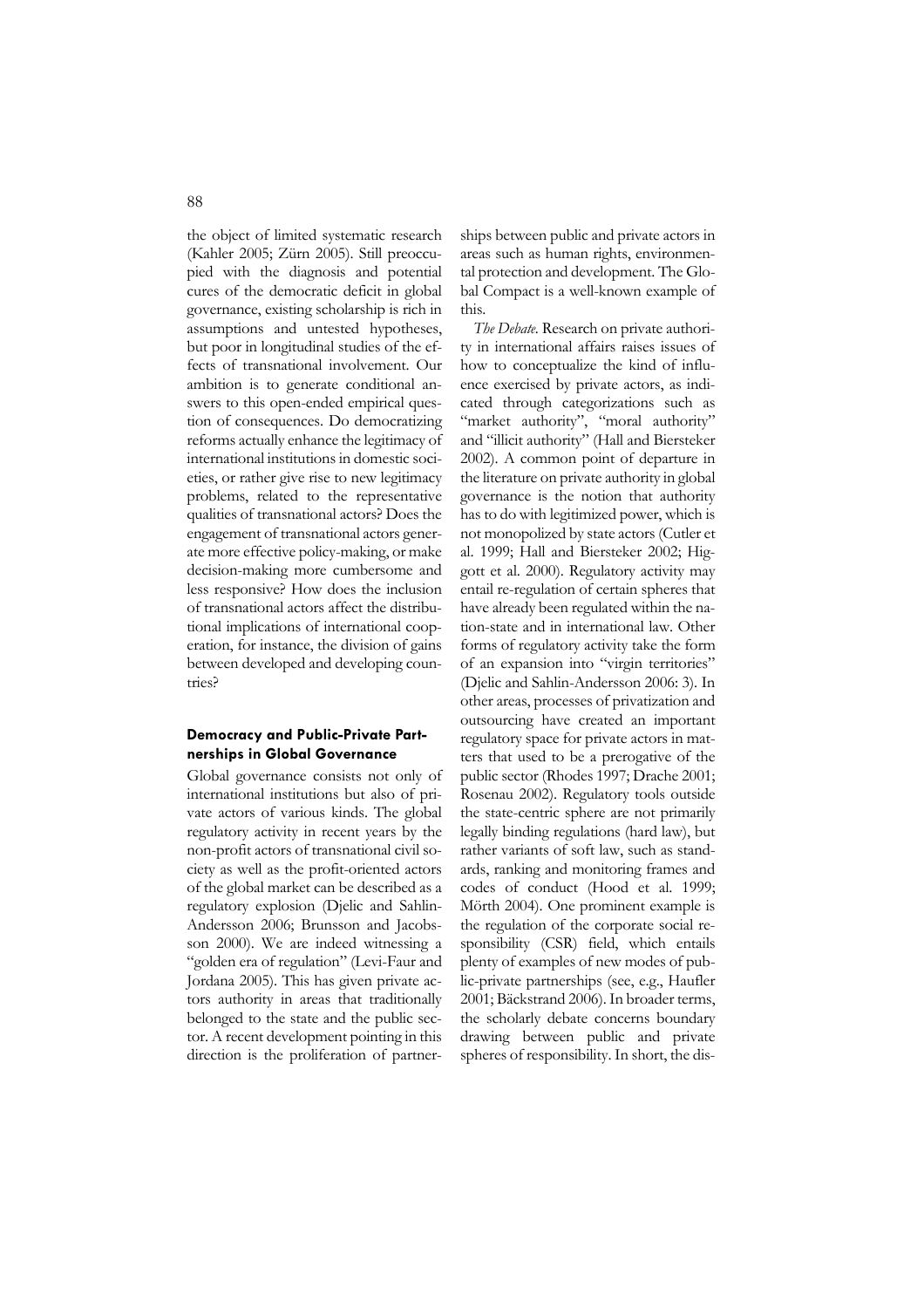tinction between private and public spheres, fundamental in the social sciences and in liberal thinking on democracy, is in flux (Hirst 1997; Weintraub and Kumar 1997).

*Our Contribution.* Efforts at grasping the character of private authority in international affairs have opened up a range of issues central to the present research program. A principal contribution by this program will be to examine both how transnational actors in public-private partnerships can contribute to a democratization of global governance, and how regulation based on such partnerships and soft law arrangements might challenge democratic values. We acknowledge that public-private partnerships can have both positive and problematic consequences for the transfer of democratic values to a transnational setting, and we emphasize the need for comparisons of different kinds of partnerships in different issue-areas to gain further understanding of this tension. Whereas existing literature is strong in mapping the growth and variety of public-private partnerships, research on the democratic legitimacy of these arrangements is still lacking.

In line with this, we will identify new participatory practices that institutionalize relationships between the state, civil society and the market, and evaluate those practices from the perspectives of democratic theory. Here, the notion of accountability is central to our inquiries. As public and private spheres of responsibility have become more diffuse and interwoven, chains of accountability become more complex. Transnational civil society groups can advance democratic accountability in global governance through increasing transparency, policy monitoring and review, pursuit of redress (to auditors, ombudspersons, parliaments, courts, me-

dia), and promotion of formal accountability mechanisms (Scholte 2004: 217-22). Such potentially democracy-strengthening activities will be analyzed systematically in this program. We will make a contribution by connecting the empirical examination of partnerships involving NGOs, business actors, states and international institutions to normative democratic questions concerning who ought to regulate social and environmental standards in order to safeguard democratic values.

We will also contribute to the study of the democratization of global governance through assessing public-private partnerships in a transnational setting in light of the balancing act between effectiveness and democratic values (see e.g. Held and Koenig-Archibugi 2004: 126). How is the tension between effectiveness, on the one hand, and accountability, participation and deliberation, on the other hand, manifested in transnational partnerships? Such partnerships, we argue, ought to be seen as complementary to interstate organization and regulation, but the nature of this complementary relationship needs to be understood better. Does, for example, the proliferation of partnerships lead to weaker demands on states to fulfil their obligations to protect the environment, human rights and security?

In sum, reconfigurations of public and private in a global governance setting will be examined empirically and normatively in our program. Arguably, on a more overarching level, boundaries between private and public actors are more fluid than ever before. We are interested in the question whether the relationship between public and private actors has evolved beyond an exchange relation between states and markets. Does it make sense to speak of a global public domain – "an arena of social life with its own rules,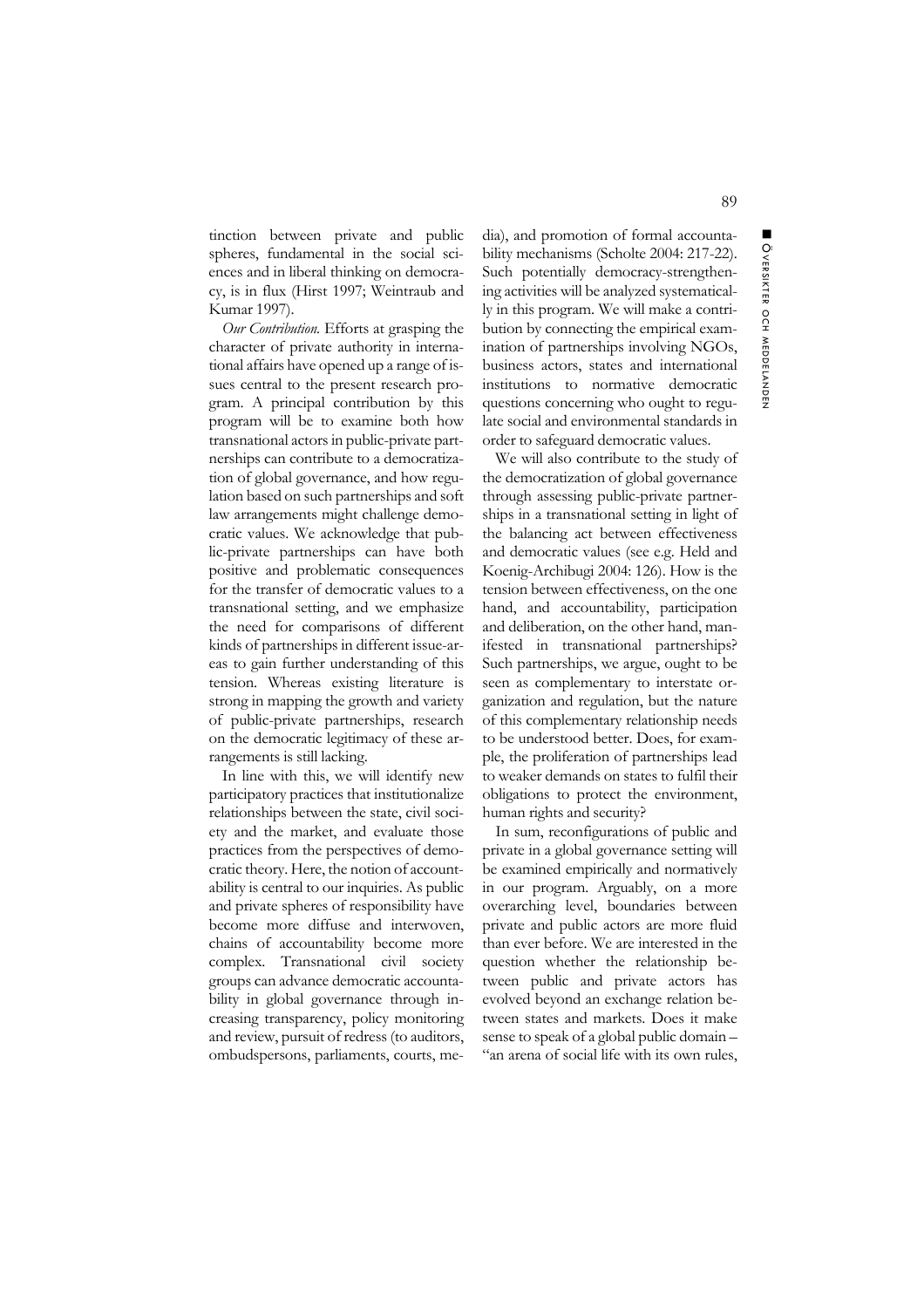norms and practices, cutting across the state and market and other public private agencies" (Drache 2001: 4), in which states are embedded in a broader institutionalized arena concerned with the production of so-called global public goods (Ruggie 2004: 500)? Or are the borders between the sectors and the distinction between public ends and private means upheld in interaction between the range of actors participating in global governance arrangements?

## **Democratic Credentials of Transnational Actors**

When analyzing the potential of transnational actors to contribute to a democratization of global governance, it is important to examine the democratic credentials of these actors. To what extent are such actors internally democratic, or accountable to their constituencies and members? Are there democratic deficits not only in global governance, but also within the transnational actors whose participation in international policy-making is sometimes put forward as a solution to the lack of transnational democracy? Transnational corporations are generally not subjected to demands of democratic governance, but are confronted with issues of accountability in relation to shareholders, which may be perceived as the "demos" of TNCs. Nevertheless many other people are (sometimes fundamentally and in a negative way) affected by the operations of large corporations. Hence, market actors should not be allowed to escape critical evaluations of their democratic credentials, although the criteria for evaluation might be partly different than for other actors. Most research, however, has been devoted to the democratic credentials of transnational civil society actors, which are often perceived as a more democratic type of actor in world politics. Hence, it is especially important to examine to what extent these actors suffer from democratic deficits.

*The Debate.* Three basic positions in the debate concerning the democratic credentials of transnational (civil society) actors can be identified. First, there has been a tendency, especially in the earlier research on "global civil society" in the 1990s, to portray civil society actors in a romantic way as champions of democracy and other normatively "good" causes (cf. Smith et al. 1997; Keck and Sikkink 1998; Florini 2000). A second position in the debate is represented by those sympathizing with other powerful actors in global governance (such as governments, transnational corporations and multilateral institutions). From this perspective, the legitimacy of transnational civil society actors is questioned, often in a very sweeping and onesided way (cf. the critical evaluation of NGOs from the perspective of business presented in Doh and Teegen 2003). More constructive criticism comes from a third position, offering systematic analyses of democratic problems and prospects of transnational civil society actors. During the last decade there has been a tendency to pay more attention to democratic shortcomings of NGOs (Fisher 1997; Hudock 1999) and the concept of "uncivil society" (Kopecky and Mudde 2003; cf. Ahrne 1998; Chambers and Kopstein 2001) has been introduced. While there do exist overviews of different aspects of transnational civil society actors' democratic legitimacy (Van Rooy, 2004; Nelson 2002; Collingwood and Logister 2005; Frangonikolopoulos 2005), there is still a lack of systematic, comparative studies of the democratic credentials of transnational civil society actors.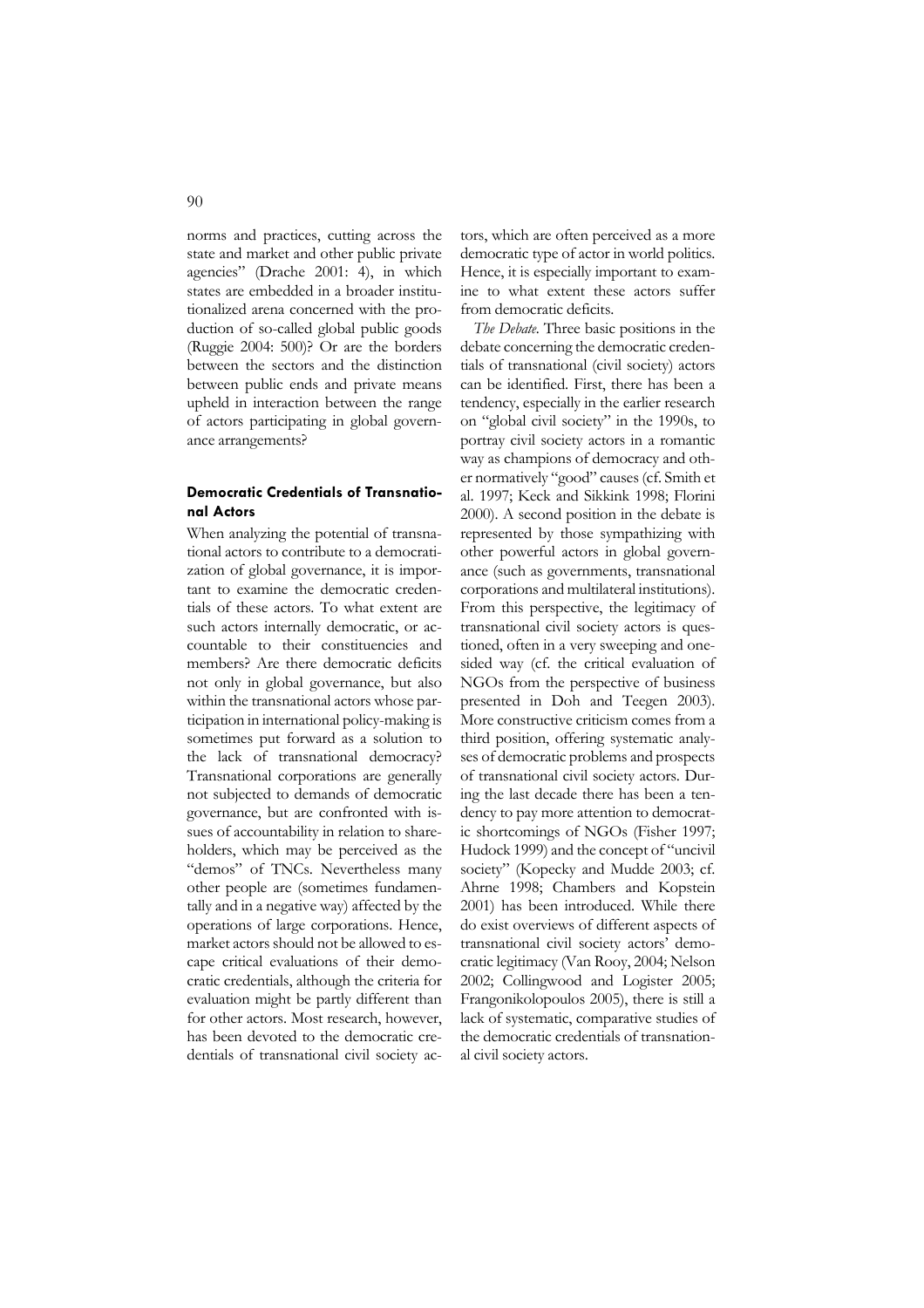*Our Contribution.* Unlike most previous research we will compare the democratic credentials of the whole spectrum of transnational actors. In the discussion of democratic credentials of transnational civil society actors, problems of representation and accountability are central. This is the first major set of democratic deficits that needs to be addressed. Critics of NGOs often point out that their membership might be very limited, perhaps excluding most of the people on whose behalf the NGO claims to speak. The lack of representation within transnational civil society groups may reproduce structural inequalities based on class, gender, nationality, ethnicity, religion etc. (Scholte 1999: 30). This problem of representation will be analyzed systematically across issue-areas.

Furthermore, the internal democracy of transnational civil society actors is often problematic, as formal mechanisms for representation and accountability tend to be lacking. Accountability implies that power-wielders are judged in relation to a set of standards and sanctioned, if those holding them accountable decide they have failed to fulfil their responsibilities (cf. Grant and Keohane 2005; Keohane 2006). One crucial question is: Who is entitled to hold the powerful accountable? NGOs may be accountable to internal as well as external stakeholders (Grant and Keohane 2005: 38; cf. Van Rooy 2004: 73). TNCs tend to be accountable only to shareholders. Within this research program we will make theoretical as well as empirical contributions to the emerging literature on accountability mechanisms in global governance (cf. Grant and Keohane 2005; Held and Koenig-Archibugi 2005; Mason 2005).

However, we will also go beyond this literature and rethink the concept of representation. Margaret Keck (2004: 45) ar-

gues that civil society activists in global governance institutions represent "positions rather than populations, ideas rather than constituencies." This is what she calls "discursive representation." In a similar argument Jordan and van Tuijl (2000) claim that the terms representation and accountability are not fully applicable to transnational NGOs. A better concept is "political responsibility" (cf. Hudson 2001). Others have identified new "technologies of credibility building" as replacing universalistic mechanisms of representation in global governance (Carlarne and Carlarne 2006). While taking the problems of representation and accountability within transnational actors seriously, we acknowledge the need for conceptual and theoretical innovations that go beyond the conventional framework of a democratic, territorially based state. Hence we ask questions like: What are the specific democratic credentials of different types of transnational actors when it comes to representation and accountability? How do the representativeness and accountability of transnational actors affect the possibilities for democratizing global governance? What forms of representation and accountability are empirically viable and normatively desirable for different types of transnational actors? What reconceptualizations are needed to better understand the democratic credentials of transnational actors?

The use of allegedly undemocratic methods is another aspect of the potential democratic deficit of transnational actors, on which systematic research is lacking. From the perspective of deliberative democratic theory, the coercive and confrontational methods of the more radical parts of transnational civil society are seen as problematic. The tools of arguing and communicative action are central to the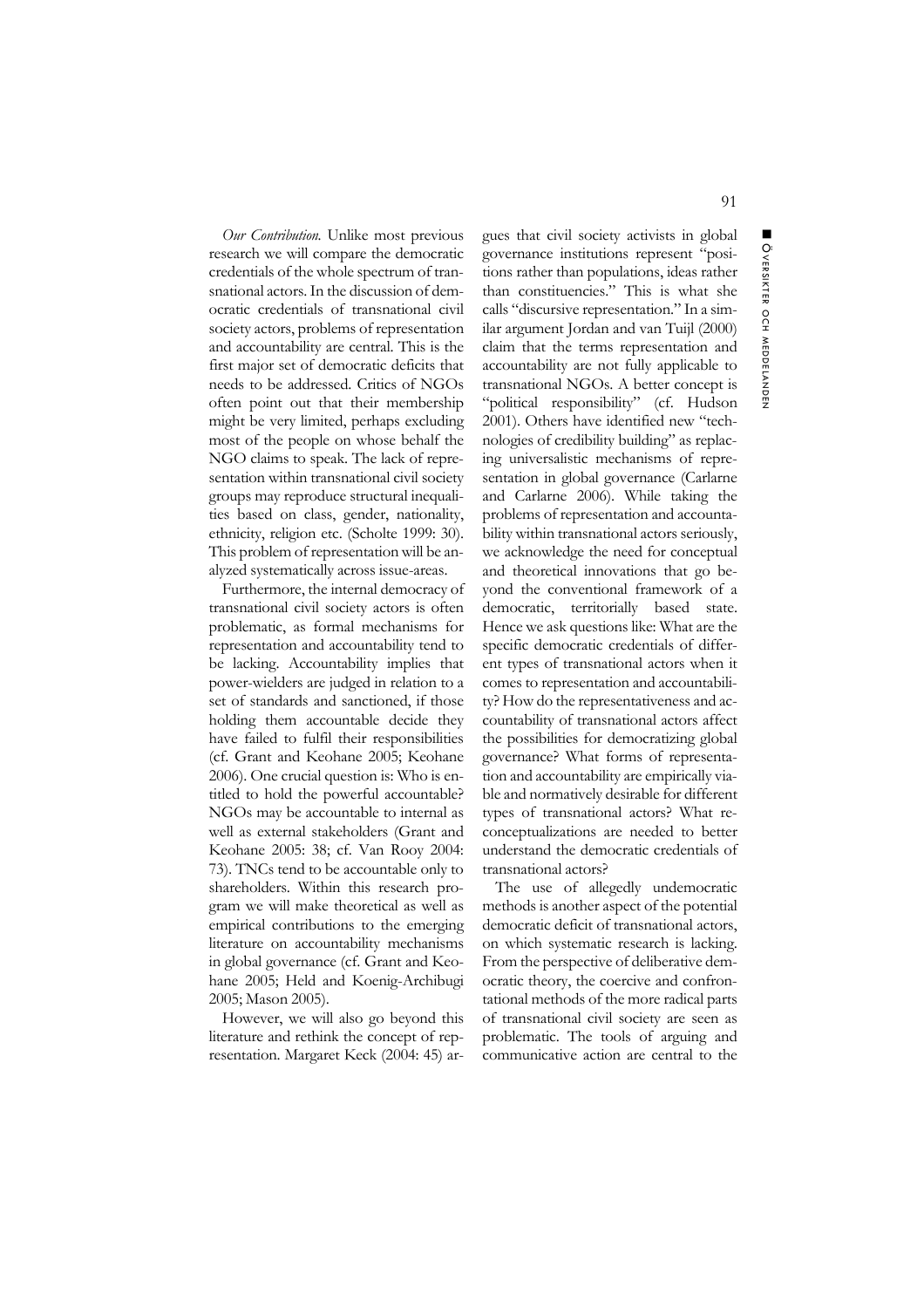92

deliberative democratic ideal. The activities of social movements, however, are often confrontational and coercive and, hence, do not fit well within a deliberative democratic framework. From a social movement perspective, the ideal of deliberative democracy can be criticized on the ground that deliberation does not work in societies characterized by structural inequalities. Direct activism and opposition like street-marches, boycotts, or sit-ins are often necessary to achieve social change (Young 2001; Medearis 2004). This tension between deliberation and coercive activism within transnational civil society will be analyzed within this research program.

There is insufficient theoretical understanding of the implications of this tension for the democratization of global governance. There is also a lack of empirical research as to how this tension is played out within different parts of an emerging global civil society. This program aims at filling both these gaps in extant research by addressing the following questions: What is the democratic legitimacy of different methods used by various types of transnational actors? How can deliberative as well as coercive and confrontational methods be legitimated normatively? How does the choice of methods by transnational actors affect the possibilities for democratizing global governance?

#### **Theory, Method and Case Selection**

Theoretically, this research program is committed to pluralism, and our ambition is to apply alternative analytical perspectives and test competing hypotheses. More specifically, we intend to draw primarily (but not exclusively) on three bodies of theory, each of which offers a set of alternative perspectives and hypotheses. All three analytical themes in this program raise questions about standards and conceptions of democracy in global governance. For these purposes, we will draw on normative democratic theory, as originally developed in the domestic context, and more recently extended to the global level. Yet, while helping us to establish standards against which to measure democracy in global governance, normative democratic theory says little or nothing about the processes leading to that goal. For these purposes, we turn to two other bodies of theory: democratization theory in comparative politics, and theories of institutional design in international relations. Together, these two strands offer a rich menu of hypotheses about the driving factors in processes of democratization in global governance.

The comparative orientation of this research program is one of its distinctive marks and strengths. Whereas existing research is dominated by single case studies of transnational mobilization and democratizing reforms in individual areas of global governance, we will generate comparisons across a broad range of empirical fields.

Our choice of comparative case studies as the main methodological approach is a product of the research problems we wish to explore, which require detailed tracing of empirical processes, and the intermediate number of cases at hand, precluding statistical methods. Comparative case studies allow us to engage in in-depth empirical analysis, while simultaneously permitting us to isolate the influence of specific factors across cases through standard techniques, such as structured focused comparison (Mill 1872; Lijphart 1971; George and Bennett 2005).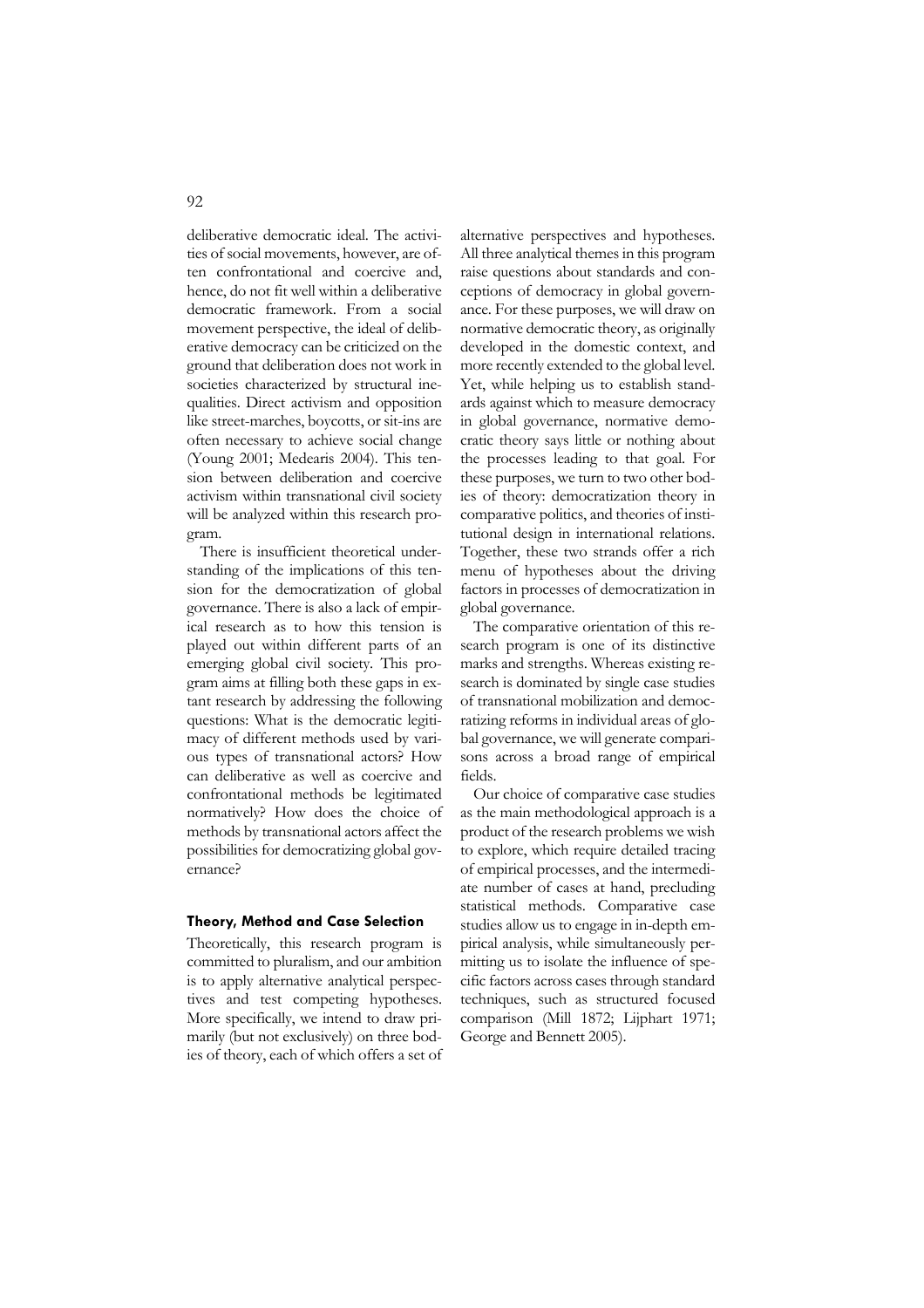At the most general level, we intend to map and compare democratization processes (or their absence) in each of our empirical fields. Yet, in practice, our comparative empirical analysis is more finegrained. Each empirical field contains multiple international institutions, multiple forms of public-private partnerships, and multiple transnational actors. It is only through a careful selection of cases within, and comparison across, these empirical fields that we can generate answers to the research questions specified in relation to our three analytical themes.

We address the first theme of the research program in relation to five empirical referents, drawn from multiple issueareas: the European Union (regional integration), the World Trade Organization (trade), the World Bank (development), the World Health Organization (health), and the United Nations Environmental Programme (environment). These international institutions display extensive variation in the extent to which they have opened up formal or informal channels of access and participation for transnational actors. While the EU offers the most highly institutionalized inclusion of transnational actors, the WTO and the WHO have been more restrictive. The World Bank engages in operational collaboration with civil society organizations in the execution of its projects, and consults with representatives of the NGO community in the NGO-World Bank Committee. The UNEP has since its inception offered multiple channels of communication and collaboration with civil society, and the three UN environmental conferences organized since the early 1970s are often referred to as break-through events for civil society participation in multilateral policymaking.

We address the second theme of the program by examining the institutionalization of cooperation between public and private actors through public-private partnerships (PPPs). The rapid spread of new global governance arrangements leads to questions on how to secure values such as participation, representation, accountability, and effectiveness (c.f. Lipschutz 2003; Bäckstrand 2006; Chambers and Green 2005). The UN Global Compact is the most high-profile and well-researched public-private partnership to date, involving a wide range of actors and spanning the fields of human rights, labor rights, the environment, and anti-corruption. Other issue-areas of interest include the environment, finance and investment, health, security and armed conflict, and development. We will choose cases to ensure variation across issue-areas, the degree of institutionalization and ambition, and the kinds of actors involved.

In addressing the third theme of the program, we will examine the democratic credentials of those transnational actors which cooperate with the international institutions and take part in the public-private partnerships studied under theme one and two, as well as those which try to promote their version of global democratization from outside, like various global protest movements. In our selection of cases we seek variation in two major respects. First, there should be variation in issue-area. Similar to the other research themes, the intention is to cover a broad range of (partly overlapping) transnational issue-areas. Issues on which we do not expect transnational cooperation are of special interest. Hence, we focus not only on environmental issues and trade and development (where transnational corporations as well as a very large number of civil society actors are active), but also on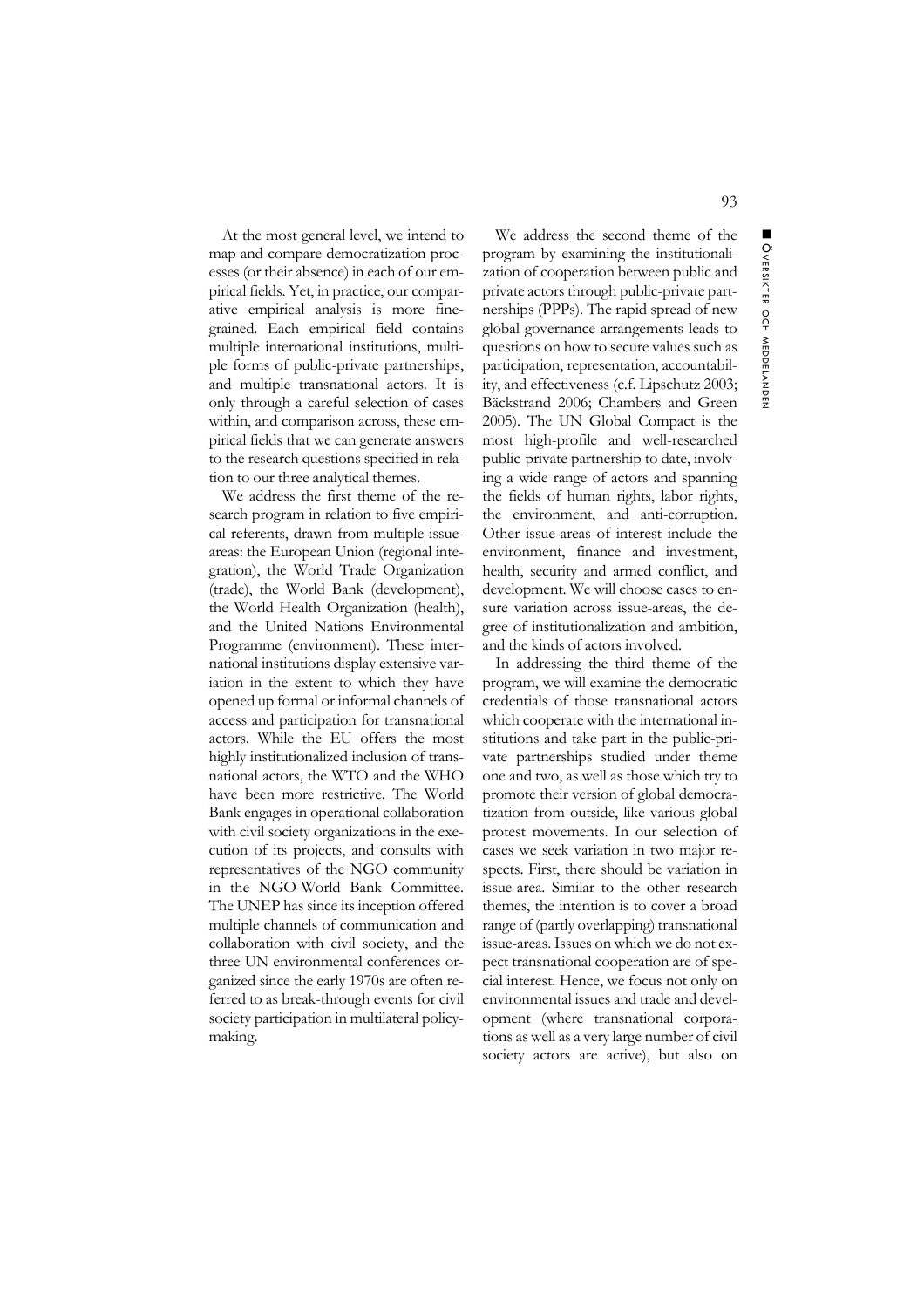health, security and armed conflict, and migration – issue-areas in which state interests have tended to dominate over transnational actors.

Second, we will include a wide variety of different types of transnational actors. Transnational corporations as well as transnational civil society actors (including NGOs, social movements, and activist networks) will be analyzed. In addition to case studies of individual actors, we select cases in which several different transnational actors are involved. This will allow for comparisons of democratic credentials of different kinds of transnational actors being active in the same issue-area and interacting with each other.

#### **Participating Researchers**

Department of Political Science, Stockholm:fil. dr Hans Agné, fil. dr Eva Erman, professor Ulrika Mörth, fil. dr Sofia Näsström, docent Jonas Tallberg, fil. dr Åsa Vifell.

Department of Political Science, Lund: fil. dr Magdalena Bexell, fil. dr Carolina Boussard, fil. dr Karin Bäckstrand, professor Christer Jönsson, fil. mag Sara Kalm, docent Catarina Kinnvall, professor Bo Petersson, docent Anders Uhlin.

#### **References**

- Ahrne, Göran (1998) "Civil Society and Uncivil Organizations," in Jeffrey C. Alexander (ed.) *Real Civil Societies: Dilemmas of Institutionalization.* London: Sage.
- Bartelson, Jens (2006) "Making Sense of Global Civil Society," *European Journal of International Relations* 12, 3: 371-395.
- Brunsson, Nils and Bengt Jacobsson (2000) *A World of Standards.* Oxford: Oxford University Press
- Bäckstrand, Karin (2006) "Democratizing Global Environmental Governance? Stakeholder

Democracy after the World Summit on Sustainable Development," *European Journal of International Relations* 12, 4: 467-498.

- Carlarne, Cinnamon & John Carlarne (2006) "In-Credible Government: Legitimacy, Democracy, and Non-Governmental Organizations," *Public Organization Review* 6: 347-371.
- Chambers, Bradnee and Jessica Green (2005) *Reforming International Environmental Governance: From Institutional Limits to Innovative Reforms.* New York: United Nations University Press.
- Chambers, Simone and Jeffrey Kopstein (2001) "Bad Civil Society," *Political Theory* 29, 6: 837- 865.
- Collingwood, Vivien and Louis Logister (2005) "State of the Art: Addressing the INGO 'Legitimacy Deficit'," *Political Studies Review* 3: 175- 92.
- Cutler, A. Claire, Virginia Haufler and Tony Porters (eds) (1999) *Private Authority and International Affairs.* Albany, NY: State University of New York Press.
- Dahl, Robert A. (1999) "Can International Organizations Be Democratic? A Skeptic's View," in Ian Shapiro and Casiano Hacker-Cordón (eds) *Democracy's Edges.* Cambridge: Cambridge University Press.
- Djelic, Marie-Laure and Kerstin Sahlin-Andersson (2006) "Institutional Dynamics in a Reordering World: Transnational Governance in the Making," in Marie-Laure Djelic and Kerstin Sahlin-Andersson (eds) *Transnational Governance: Institutional Dynamics of Regulation*. Cambridge: Cambridge University Press.
- Doh, Jonathan P. and Hildy Teegen (eds) (2003) *Globalization and NGOs: Transforming Business, Government and Society*. Westport, CT: Praeger.
- Doucet, Marc G. (2005) "The Democratic Paradox and Cosmopolitan Democracy," *Millennium* 34, 1: 137-155.
- Drache, Daniel (ed.) (2001) *The Market or the Public Domain: Global Governance and the Asymmetry of Power*. London: Routledge.
- Elster, Jon (1986) "The Market and the Forum: Three Varieties of Democratic Theory," in Jon Elster and Aanund Hylland (eds) *Foundations of Social Choice Theory*. Cambridge: Cambridge University Press.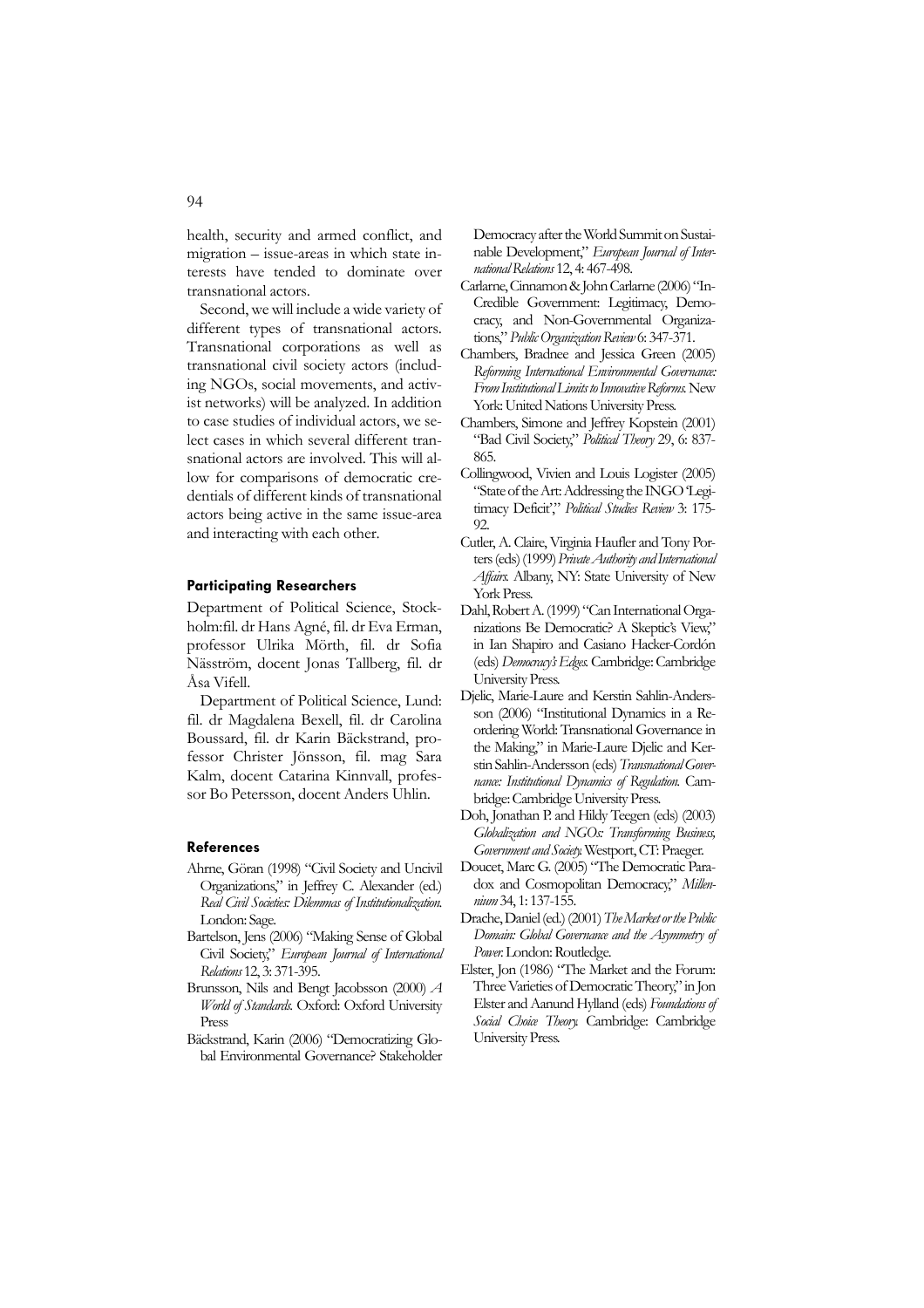Fisher, William F. (1997) "Doing Good? The Politics and Antipolitics of NGO Practices," *Annual Review of Anthropology* 26: 439-464.

- Florini, A. M. (ed.) (2000) *The Third Force: The Rise of Transnational Civil Society*. Tokyo: Japan Center for International Exchange, and Washington, DC: Carnegie Endowment for International Peace.
- Frangonikolopoulos, Christos A. (2005) "Nongovernmental Organisations and Humanitarian Action: The Need for a Viable Change of Praxis and Ethos," *Global Society* 19, 1: 49-72.
- George, Alexander L. and Andrew Bennett (2005) *Case Studies and Theory Development in the Social Sciences*. Cambridge, MA: MIT Press.
- Grant, Ruth W. and Robert O. Keohane (2005) "Accountability and Abuses of Power in World Politics," *American Political Science Review* 99, 1: 29-43.
- Hall, Rodney Bruce and Thomas J. Biersteker (eds) (2002) *The Emergence of Private Authority in Global Governance*. Cambridge: Cambridge University Press.
- Haufler, Virginia (2001) *A Public Role for the Private Sector: Industry Self-Regulation in a Global Economy*. Washington, DC: Carnegie Endowment for International Peace.
- Held, David (1995) *Democracy and the Global Order: From the Modern State to Cosmopolitan Governance*. Cambridge: Polity Press.
- Held, David (2005) "Democratic Accountability and Political Effectiveness from a Cosmopolitan Perspective," In David Held and Mathias Koenig-Achibugi (eds) *Global Governance and Public Accountability*. London: Blackwell.
- Held, David and Mathias Koenig-Archibugi (2004) "Introduction", *Government and Opposition* 39, 2: 125-131.
- Held, David and Mathias Koenig-Archibugi (eds) (2005) *Global Governance and Public Accountability*. London: Blackwell.
- Hewson, Martin and Timothy J. Sinclair (1999) "The Emergence of Global Governance Theory," in Martin Hewson and Timothy J. Sinclair (eds), *Approaches to Global Governance Theory*. Albany, NY: State University of New York Press.
- Higgott, Richard, Geoffrey Underhill and Andreas Bieler (eds) (2000) *Non-State Actors and*

*Authority in the Global System*. London: Routledge

- Hirst, Paul (1997) *From Statism to Pluralism*. London: UCL Press.
- Hood, Christopher, Colin Scott, O. James and T. Travers (1999) *Regulation inside Government*. Oxford: Oxford University Press.
- Hudock, Ann C. (1999) *NGOs and Civil Society: Democracy by Proxy?* Cambridge: Polity Press.
- Hudson, Alan (2001) "NGOs' Transnational Advocacy Networks: From 'Legitimacy' to 'Political Responsibility'?" *Global Networks* 1, 4: 331-352.
- Jordan, Lisa and Peter van Tuijl (2000) "Political Responsibility in Transnational NGO Advocacy," *World Development* 28, 12: 2051-65.
- Kahler, Miles (2005) "Defining Accountability Up: The Global Economic Multilaterals," in David Held and Mathias Koenig-Achibugi (eds) *Global Governance and Public Accountability*. London: Blackwell.
- Karlsson, Christer (2001) *Democracy, Legitimacy, and the European Union*. Ph.D. dissertation: Uppsala University.
- Keck, Margaret E. (2004) "Governance Regimes and the Politics of Discursive Representation," in Nicola Piper and Anders Uhlin (eds) *Transnational Activism in Asia: Problems of Power and Democracy*. London: Routledge.
- Keck, Margaret E. and Kathryn Sikkink (1998) *Activists Beyond Borders: Advocacy Networks in International Politics*. Ithaca and London: Cornell University Press.
- Keohane, Robert O (2006) "Accountability in World Politics," *Scandinavian Political Studies* 29, 2: 75-87.
- Keohane, Robert O. and Joseph S. Nye (2001) "Democracy, Accountability and Global Governance," unpublished paper.
- Kopecky, Petr and Cas Mudde (eds) (2003) *Uncivil Society? Contentious Politics in Post-Communist Europe*. London: Routledge.
- Levi-Faur, David and Jacint Jordana (eds) (2005) "The Rise of Regulatory Capitalism: The Global Diffusion of a New Regulatory Order," *Annals of the American Academy of Political and Social Science*, 598.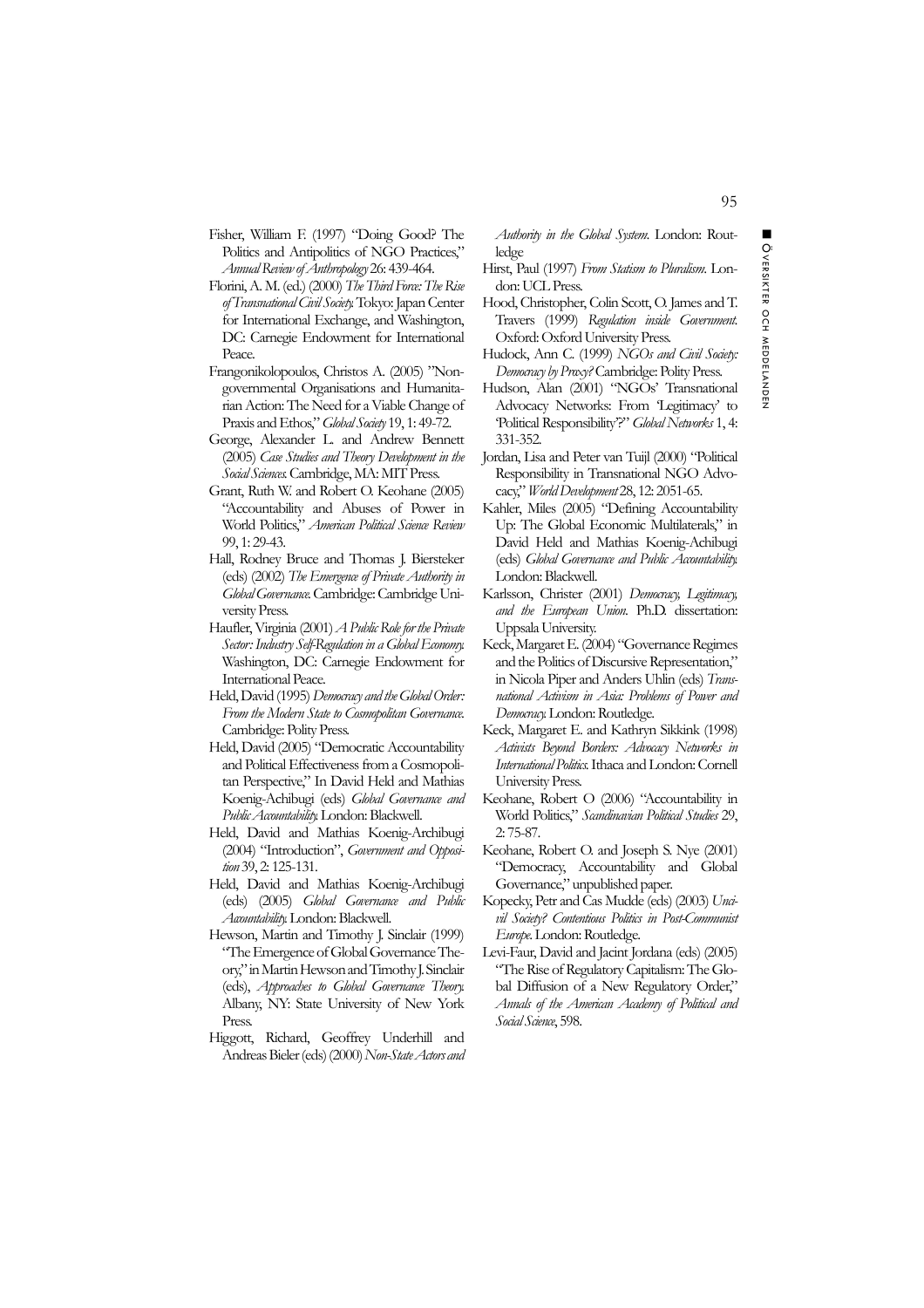- Lijphart, Arend (1971) "Comparative Politics and the Comparative Method," *American Political Science Review* 65: 683-693.
- Lipschutz, Ronnie D. (2003) *Global Environmental Politics: Power, Perspective and Practice*. Washington, DC: CQ Press.
- Lord, Christopher (2004) *A Democratic Audit of the European Union*. Basingstoke: Palgrave.
- Majone, Giandomenico (1998) "Europe's 'Democratic Deficit': The Question of Standards," *European Law Journal* 4, 1: 5-28.
- Majone, Giandomenico (1999) "The Regulatory State and Its Legitimacy Problems," *West European Politics* 22, 1: 1-24.
- Mason, Michael (2005) *The New Accountability: Environmental Responsibility Across Borders*. London: Earthscan.
- Medearis, J. (2004) "Social Movements and Deliberative Democratic Theory," *British Journal of Political Science* 35: 53-75.
- Mill, John Stuart (1872) *A System of Logic*. 8th ed., London: Longmans, Green, Reader and Dyer.
- Moravcsik, Andrew (2002) "Reassessing Legitimacy in the European Union," *Journal of Common Market Studies* 40, 4: 603-624.
- Mörth, Ulrika (ed.) (2004) *Soft Law in Governance and Regulation: An Interdisciplinary Analysis*. Cheltenham: Edward Elgar.
- Nelson, P. J. (2002) "Agendas, Accountability, and Legitimacy among Transnational Networks Lobbying the World Bank," in S. Khagram, J. V. Riker and K. Sikkink (eds) *Restructuring World Politics: Transnational Social Movements, Networks, and Norms*. Minneapolis: University of Minnesota Press.
- Näsström, Sofia (2003) "What Globalization Overshadows," *Political Theory* 36, 6: 808-832.
- O'Brien, Robert, Anne Marie Goetz, Jan Aart Scholte and Marc Williams (2000) *Contesting Global Governance: Multilateral Economic Institutions and Global Social Movements*. Cambridge: Cambridge University Press.
- *Our Global Neighbourhood: The Report of the Commission on Global Governance* (1995). Oxford and New York: Oxford University Press.
- Patomäki, Heikki & Teivo Teivainen (2004) *A Possible World: Democratic Transformation of Global Institutions*. London and New York: Zed Books.
- Raustiala, Kal (1997) "States, NGOs, and International Environmental Institutions," *International Studies Quarterly* 41, 4: 719-740.
- Rhodes, Roderick Arthur William (1997) *Understanding Governance*. Buckingham: Open University Press.
- Risse, Thomas (2002) "Transnational Actors and World Politics," in Walter Carlsnaes, Thomas Risse and Beth A. Simmons (eds) *Handbook of International Relations*. London: Sage.
- Rosenau, James N. (1995) "Governance in the Twenty-first Century," *Global Governance* 1, 1: 13-43.
- Rosenau, Vaillancourt Pauline (ed.) (2002) *Public-Private Policy Partnerships*. Cambridge, MA: MIT Press.
- Ruggie, John G. (2004) "Reconstituting the Global Public Domain: Issues, Actors and Practices," *European Journal of International Relations* 10, 4: 499-532.
- Scharpf, Fritz (1999) *Governing in Europe: Effective and Democratic?* Oxford: Oxford University Press.
- Scholte, Jan Aart (1999) "Global Civil Society: Changing the World?" University of Warwick, Centre for the Study of Globalisation and Regionalisation, Working Paper No. 31/99.
- Scholte, Jan Aart (2002) "Civil Society and Democracy in Global Governance," *Global Governance* 8: 281-304.
- Scholte, Jan Aart (2004) "Civil Society and Democratically Accountable Global Governance," *Government and Opposition* 39, 2: 211- 233.
- Scholte, Jan Aart (2005) "Civil Society and Democratically Accountable Global Governance," in David Held and Mathias Koenig-Achibugi (eds) *Global Governance and Public Accountability*. London: Blackwell.
- Sjövik, Kristian (2004) *Demokrati bortom nationalstaten?* Dissertation: Department of Political Science, Lund University, Sweden.
- Smith, J., C. Chatfield and R. Pagnucco (eds) (1997) *Transnational Social Movements and Global Politics: Solidarity Beyond the State*. New York: Syracuse University Press.
- Staisch, Matthias (2004) "Reaching Out or Not: Accounting for the Relative Openness of International Governmental Organizations